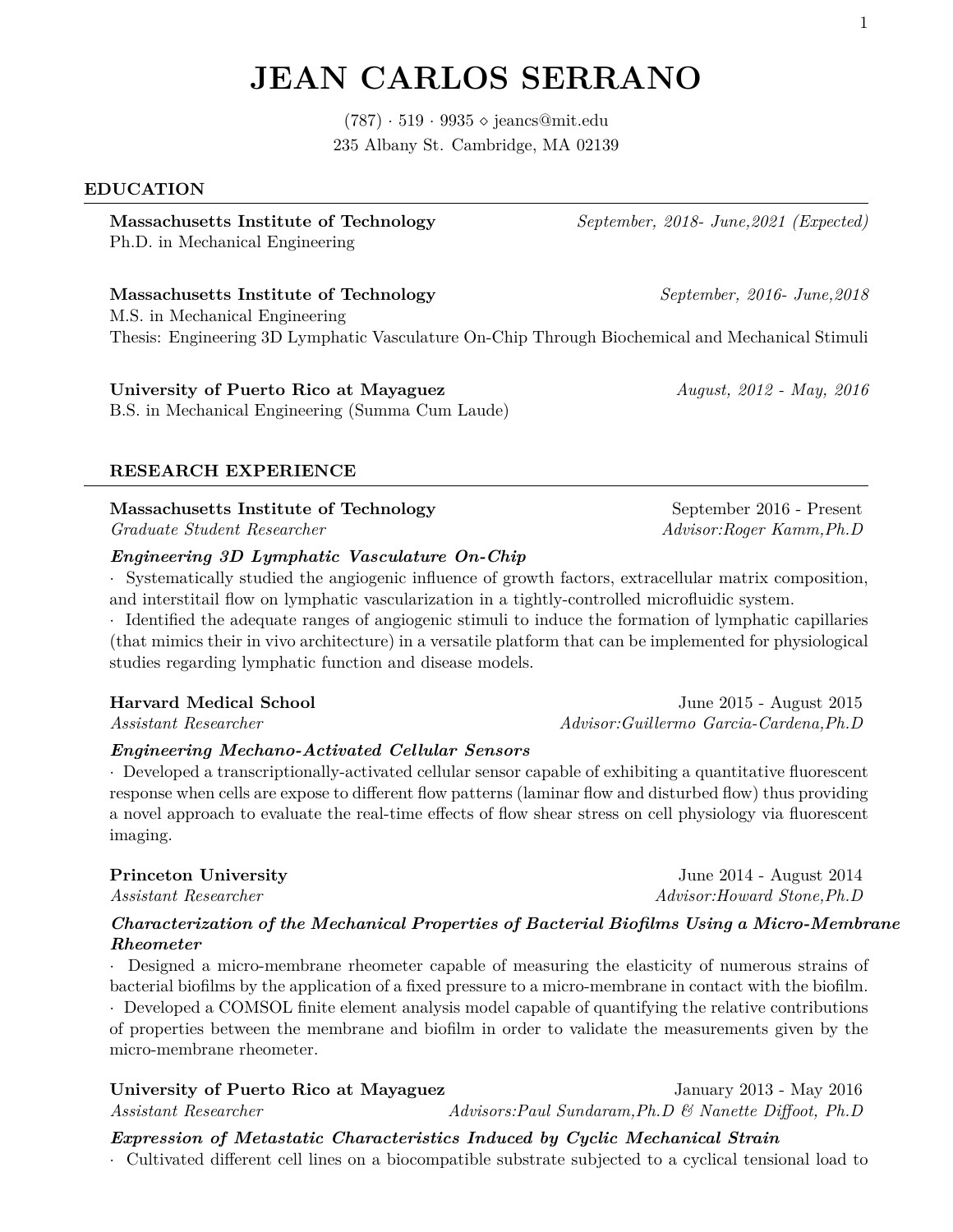| University of Puerto Rico at Mayaguez | August 2013 - December 2015  |
|---------------------------------------|------------------------------|
| <i>Assistant Researcher</i>           | Advisor: Paul Sundaram, Ph.D |

*Adaptive Responses of Murine Osteoblasts Subjected to Coupled Mechanical Stimuli*

· Analyzed the orientational responses of the actin cytoskeleton and the expression of focal adhesion complexes in murine osteoblasts as a results of simultaneous mechanical cues (matrix stiffness and cyclic tensional strain) to induce preferential cellular alignment for functional tissue constructs.

| University of Puerto Rico at Mayaguez | August 2013 - December 2013  |
|---------------------------------------|------------------------------|
| <i>Assistant Researcher</i>           | Advisor: Paul Sundaram, Ph.D |

*Cortical Bone Fracture Analysis Using the eXtended Finite Element Method from ABAQUS*

· Developed a Python language based algorithm which allowed an XFEM crack propagation analysis in the Finite Element Analysis software ABAQUS for a 2D cortical bone model under mode II crack loading.

| University of Puerto Rico at Humacao                                                                                                                                                                                                                                                                                                                          | August 2011 - May 2012                        |
|---------------------------------------------------------------------------------------------------------------------------------------------------------------------------------------------------------------------------------------------------------------------------------------------------------------------------------------------------------------|-----------------------------------------------|
| <i>Assistant Researcher</i>                                                                                                                                                                                                                                                                                                                                   | Advisor:Rogerio Furlan, Ph.D                  |
| $\alpha$ , $\alpha$ , $\alpha$ , $\alpha$ , $\alpha$ , $\alpha$ , $\alpha$ , $\alpha$ , $\alpha$ , $\alpha$ , $\alpha$ , $\alpha$ , $\alpha$ , $\alpha$ , $\alpha$ , $\alpha$ , $\alpha$ , $\alpha$ , $\alpha$ , $\alpha$ , $\alpha$ , $\alpha$ , $\alpha$ , $\alpha$ , $\alpha$ , $\alpha$ , $\alpha$ , $\alpha$ , $\alpha$ , $\alpha$ , $\alpha$ , $\alpha$ | $\cdots$ as $\cdots$ at $\cdots$ and $\cdots$ |

*Synthesis and Characterization of Polymeric Fibers with Magnetic Nanoparticles for Magnetically-Assisted Drug Delivery*

· Optimized the synthesis of polyethylene oxide nanofibers containing iron oxide nanoparticles by electro-spinning method and characterize them different microscopy techniques (Optical, SEM, AFM).

# **PEER-REVIEWED PUBLICATIONS**

· **J.C. Serrano**, J. Cora-Cruz, N. Diffoot, P. Sundaram, Adaptive Responses of Murine Osteoblasts Subjected to Coupled Mechanical Stimuli. *Journal of the Mechanical Behavior of Biomedical Materials.* (2018)

· T. Osaki, **J.C. Serrano**, R.D. Kamm, Cooperative Effects of Vascular Angiogenesis and Lymphangiogenesis. *Regenerative Engineering and Translational Medicine.* (2018)

· R. Li, **J.C. Serrano**, H. Xing, T.A. Lee, H. Azizgolshani, M. Zaman, R.D. Kamm, Interstitial flow promotes macrophage polarization toward an M2 phenotype. *Molecular Biology of Cell.* (2018)

# **MEETINGS AND CONFERENCE PRESENTATIONS**

· **Serrano, J.C.**, Cora Cruz, J., Diffoot, N., Sundaram, P., "Expression of Focal Adhesions in Response to Cyclic Loading of Substrate in MCF12A cells". **39th ACS Senior Technical Meeting**, November 7, 2015, poster forum, Ponce,PR.

· **Serrano, J.C.**, Cora Cruz, J., Diffoot, N., Sundaram, P., "Expression of Focal Adhesions in Response to Cyclic Loading of Substrate in MCF12A cells". **Biomedical Engineering Society Annual Conference**, October 8, 2015, Tampa,Florida,USA.

· **Serrano, J.C.**, Slegtenhorst, B., Garcia-Cardena, G., "Engineering Mechano-Activated Cellular Sensors". **Leadership Alliance National Symposium**, July 25, 2015, Stamford,Connecticut,USA.

· **Serrano, J.C.**, Cora Cruz, J., Diffoot, N., Sundaram, P., "Expression of Focal Adhesions in Response to Cyclic Loading of Substrate in MCF12A cells". **5th Undergraduate Research Symposium** , May 2, 2015, oral presentation forum, University of Puerto Rico at Mayaguez,PR.